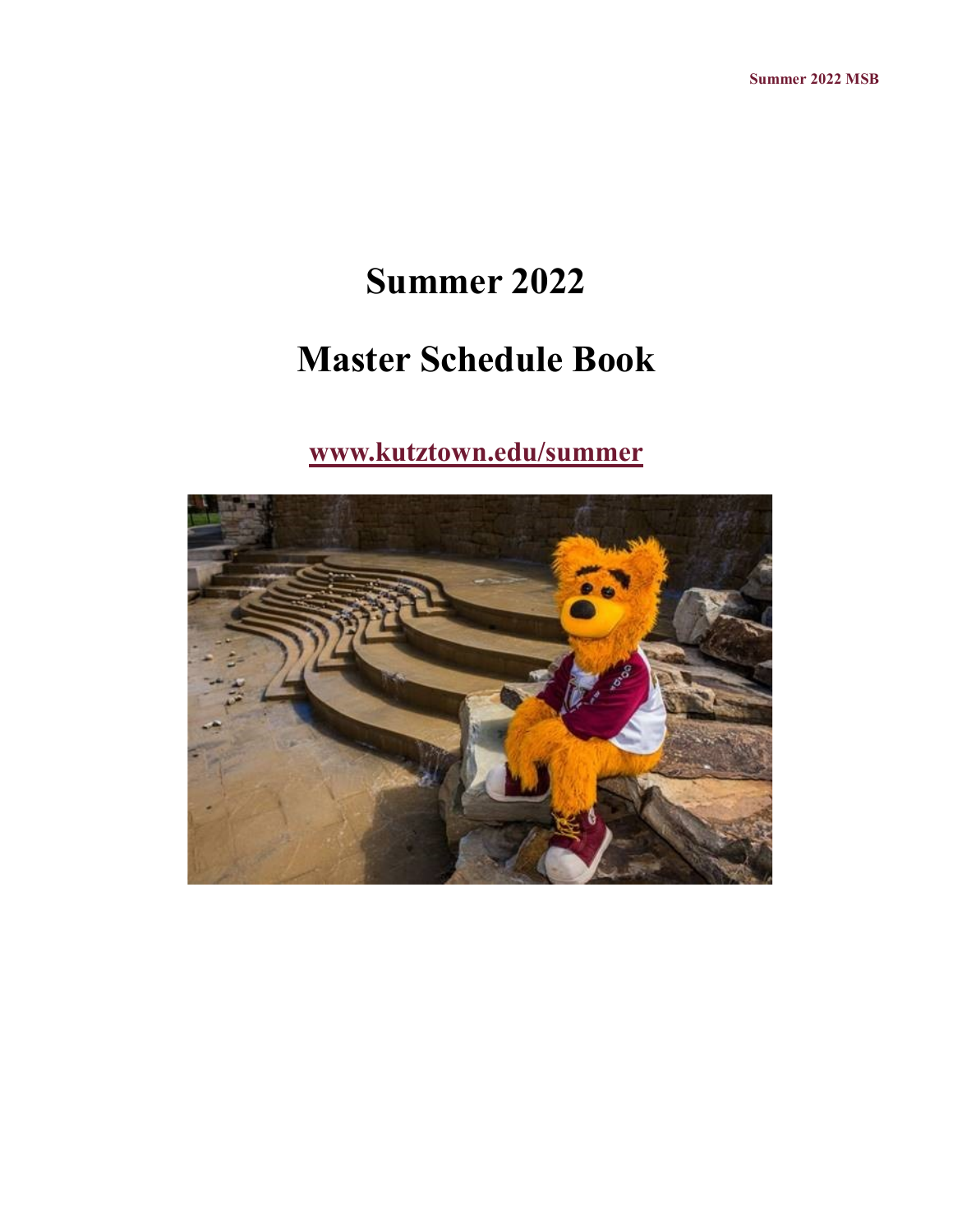#### **Table of Contents**

| 8 - 7 - 8 - 7 - 8 - 7 - 8 - 7 - 8 - 7 - 8 - 7 - 8 - 7 - 8 - 7 - 8 - 7 - 8 - 7 - 8 - 7 - 8 - 7 - 8 - 7 - 8 - 7 - 8 - 7 - 8 - 7 - 8 - 7 - 8 - 7 - 8 - 7 - 8 - 7 - 8 - 7 - 8 - 7 - 8 - 7 - 8 - 7 - 8 - 7 - 8 - 7 - 8 - 7 - 8 - 7 |  |
|-------------------------------------------------------------------------------------------------------------------------------------------------------------------------------------------------------------------------------|--|
|                                                                                                                                                                                                                               |  |

| <b>Important Dates*</b>                                              | <b>SUMMER SESSION I</b><br>May 15-July 1 | <b>SUMMER SESSION 10W **</b><br>May 15-August 11 | <b>SUMMER SESSION II</b><br>July 11 August 11 |
|----------------------------------------------------------------------|------------------------------------------|--------------------------------------------------|-----------------------------------------------|
| Registration begins                                                  | Tuesday, March 15                        | Tuesday, March 15                                | Tuesday, March 15                             |
| Classes begin                                                        | Tuesday, May 31                          | Tuesday, May 31                                  | Monday, July 11                               |
| Last day to drop a course without a "W"                              | Wednesday, June 1                        | Wednesday June 1                                 | Tuesday, July 12                              |
| Last Day to register/add courses<br>(including Special Arrangements) | Wednesday, June 1                        | Wednesday, June 1                                | Tuesday, July 12                              |
| "W" Period                                                           | Thursday, June 2<br>Monday, June 20      | Thursday, June 2<br>Friday, July 29              | Wednesday, July 13<br>Friday, July 29         |
| Last day to apply for Summer Graduation                              | Friday, July 1                           | <b>TBA</b>                                       | Friday, July 22                               |
| Last day of classes.<br>Final exams to be completed by this date.    | Friday, July 1                           | Thursday, August 11                              | Thursday, August 11                           |

**\*Dates are subject to change. Please see online calendar the most up-to-date information regarding dates and deadlines. \*\*General parameters- See course for specific start/end dates as 10W.**

#### **Registration Information**

**Kutztown students that are active** can find directions on how to register through MyKU at **Registrar's Office - [Kutztown University.](https://www.kutztown.edu/about-ku/administrative-offices/registrar.html)** 

**[N](https://www.kutztown.edu/about-ku/administrative-offices/information-technology/myku-information/students.htm)on-Kutztown students** can complete the electronic registration form by clicking the Non-KU link on the Kutztown Summer website **[Sum](https://www.kutztown.edu/academics/summer-and-winter-education/summer-sessions.html)mer Sessions - [Kutztown University](https://www.kutztown.edu/academics/summer-and-winter-education/summer-sessions.html)**.

Registration in Undergraduate courses for the Summer does NOT admit a student to a regular degree program at Kutztown University or establish any priority for admission. Non-KU students registering for Graduate-level courses (with the exception of Art Institute courses) must also complete the Graduate Admissions Application at **[Apply to Kutztown Graduate programs](https://www.kutztown.edu/admissions/apply/graduate-admissions/apply.html) - Kutztown University.**

#### **Registration and course enrollment is not complete until payment is made in full.**

Please refer to the Office of Student Accounts' website**: [Tuition and Fees for Summer Sessions](https://www.kutztown.edu/affordability/tuition-and-fees-(summer).html) - Kutztown University** to calculate your bill. Some courses may have additional fees.

#### **Health & Wellness Services**

#### **Clinical Services**

Clinical Services is located on the first floor of the Health & Wellness Center at Beck Hall. Currently enrolled students who have completed the required electronic medical forms and have paid the health center fee may utilize services. Summer session hours are 9:00 a.m. to 4:00 p.m. No physician appointments are available. Over-the-counter medication may be accessed through a self-care station. Although nursing appointments are available without additional charge, some specialized services require a nominal fee (prescription medications, laboratory testing, etc.) and will be charged to the student's account. For further information about Clinical Services, call (610) 683-4082, Option 1, or review the website: **Clinical Services - [Kutztown University](https://www.kutztown.edu/about-ku/administrative-offices/health-and-wellness-services/clinical-services.html)**.

#### **Required Medical Forms**

**Undergraduate Students:** Matriculated undergraduate students attending on-campus courses must complete the required electronic medical forms. Transient students may waive the health record requirement by completing a waiver document. If a transient student utilizes Clinical Services, the required medical forms must be completed.

**Graduate, Post-Baccalaureate, and Professional Credit Students:** Submission of required medical forms may be waived through a separate document unless a student is living on campus or uses campus Clinical Services.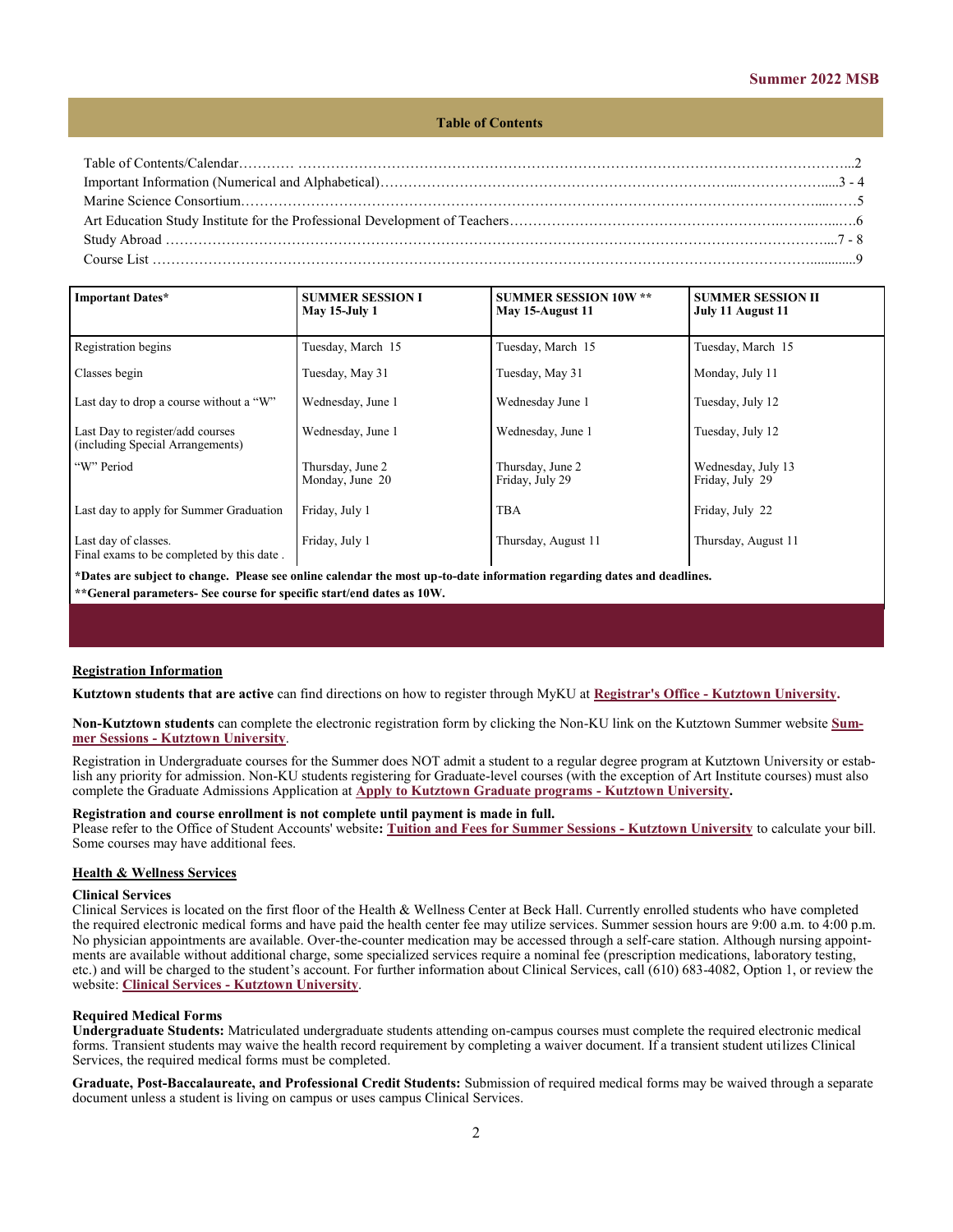|                                                                                          |                                                                                                                                                                                                                                                                                                                                                                                                                                                                                                                                                                                                                                                                                                                                                                                                                                                                                                                                       |                                                                                                                                                                                                                                                                                           |                        |          | <b>Important Information (Numerical and Alphabetical)</b>                                                                                                                                                                                                                                                                             |           |                      |           |                                                                                                        |
|------------------------------------------------------------------------------------------|---------------------------------------------------------------------------------------------------------------------------------------------------------------------------------------------------------------------------------------------------------------------------------------------------------------------------------------------------------------------------------------------------------------------------------------------------------------------------------------------------------------------------------------------------------------------------------------------------------------------------------------------------------------------------------------------------------------------------------------------------------------------------------------------------------------------------------------------------------------------------------------------------------------------------------------|-------------------------------------------------------------------------------------------------------------------------------------------------------------------------------------------------------------------------------------------------------------------------------------------|------------------------|----------|---------------------------------------------------------------------------------------------------------------------------------------------------------------------------------------------------------------------------------------------------------------------------------------------------------------------------------------|-----------|----------------------|-----------|--------------------------------------------------------------------------------------------------------|
| 400-level courses                                                                        |                                                                                                                                                                                                                                                                                                                                                                                                                                                                                                                                                                                                                                                                                                                                                                                                                                                                                                                                       |                                                                                                                                                                                                                                                                                           |                        |          | Courses at the 400-level are graduate courses open to undergraduate students in their junior or senior year who have a<br>cumulative grade point average of 2.90 or better. Undergraduates who have less than the required average must obtain<br>written permission from the instructor and submit it with their registration forms. |           |                      |           |                                                                                                        |
| <b>Building Codes</b>                                                                    |                                                                                                                                                                                                                                                                                                                                                                                                                                                                                                                                                                                                                                                                                                                                                                                                                                                                                                                                       | AF                                                                                                                                                                                                                                                                                        | Academic Forum         | $\bf GC$ | <b>Graduate Center</b>                                                                                                                                                                                                                                                                                                                | LY        | Lytle Hall           | <b>SH</b> | Sharadin Art Studio                                                                                    |
|                                                                                          |                                                                                                                                                                                                                                                                                                                                                                                                                                                                                                                                                                                                                                                                                                                                                                                                                                                                                                                                       | <b>BH</b>                                                                                                                                                                                                                                                                                 | Boehm Science Building | GR       | Grim-Knedler Sci Building                                                                                                                                                                                                                                                                                                             | <b>OM</b> | Old Main             |           |                                                                                                        |
|                                                                                          |                                                                                                                                                                                                                                                                                                                                                                                                                                                                                                                                                                                                                                                                                                                                                                                                                                                                                                                                       | BK                                                                                                                                                                                                                                                                                        | <b>Beekey Building</b> | HО       | Honors Hall                                                                                                                                                                                                                                                                                                                           | RS        | Risley Hall          |           |                                                                                                        |
|                                                                                          |                                                                                                                                                                                                                                                                                                                                                                                                                                                                                                                                                                                                                                                                                                                                                                                                                                                                                                                                       | DF                                                                                                                                                                                                                                                                                        | DeFrancesco Building   | KY       | Keystone Hall                                                                                                                                                                                                                                                                                                                         | RL        | Rohrbach Library     |           |                                                                                                        |
|                                                                                          |                                                                                                                                                                                                                                                                                                                                                                                                                                                                                                                                                                                                                                                                                                                                                                                                                                                                                                                                       | FS                                                                                                                                                                                                                                                                                        | Freyberger Schoolhouse | LC       | Learning Center                                                                                                                                                                                                                                                                                                                       | <b>SA</b> | Schaeffer Auditorium |           |                                                                                                        |
| <b>Campus Store</b>                                                                      |                                                                                                                                                                                                                                                                                                                                                                                                                                                                                                                                                                                                                                                                                                                                                                                                                                                                                                                                       |                                                                                                                                                                                                                                                                                           |                        |          |                                                                                                                                                                                                                                                                                                                                       |           |                      |           | Please see KU Campus Store   KU Campus Store (kubstore.com) for information regarding KU Campus Store. |
| <b>Cancelled-low enrollment</b>                                                          |                                                                                                                                                                                                                                                                                                                                                                                                                                                                                                                                                                                                                                                                                                                                                                                                                                                                                                                                       | Students will be notified of courses cancelled due to low enrollment no later than the Friday before the start of the course<br>so that they may transfer to another class or receive a credit to their tuition charges.                                                                  |                        |          |                                                                                                                                                                                                                                                                                                                                       |           |                      |           |                                                                                                        |
| Cancelled-by the student                                                                 |                                                                                                                                                                                                                                                                                                                                                                                                                                                                                                                                                                                                                                                                                                                                                                                                                                                                                                                                       | Students must notify summeratku@kutztown.edu or regoffice@kutztown.edu that they wish to cancel registration<br><b>PRIOR</b> to the beginning of the summer session(s) in which they are registered.                                                                                      |                        |          |                                                                                                                                                                                                                                                                                                                                       |           |                      |           |                                                                                                        |
| <b>Course descriptions</b>                                                               |                                                                                                                                                                                                                                                                                                                                                                                                                                                                                                                                                                                                                                                                                                                                                                                                                                                                                                                                       | Course descriptions are available on the website <b>Browse Catalog (kutztown.edu)</b> .                                                                                                                                                                                                   |                        |          |                                                                                                                                                                                                                                                                                                                                       |           |                      |           |                                                                                                        |
| <b>Disabilities</b>                                                                      | If you received disability support services in high school through an IEP or 504 plan or had accommodations while en-<br>rolled at another university, you may be able to receive similar support at KU. If you have a disability and have not needed<br>or received prior accommodations, but anticipate needing support in order to have equal access to programs, services, or<br>facilities, you may also request services through the Disability Services Office (DSO).<br>To ensure that accommodations are in place for the start of the semester, complete the steps below as soon as possible.<br>1. Download the Accommodations Request Form and Documentation Guidelines file at Requesting Accommoda-<br>tions - Disability Services - Kutztown University.<br>2. Submit all documents to the DSO as soon as possible.<br>Please contact the DSO at 610-683-4108 or $DSO(\alpha)$ kutztown.edu if you have any questions. |                                                                                                                                                                                                                                                                                           |                        |          |                                                                                                                                                                                                                                                                                                                                       |           |                      |           |                                                                                                        |
| <b>Distance Education</b>                                                                |                                                                                                                                                                                                                                                                                                                                                                                                                                                                                                                                                                                                                                                                                                                                                                                                                                                                                                                                       | There are 4 types of distance education: Blended - courses meet 30-79% online; 80-99% online; 100% Online and 100%<br>Online Synch (online but meet at a specific time). Sections 800-809 represent Graduate distance education; 810-819 repre-<br>sent Undergraduate distance education. |                        |          |                                                                                                                                                                                                                                                                                                                                       |           |                      |           |                                                                                                        |
| Dropping a course                                                                        | Courses can be dropped through MyKU until the dates listed on the previous page. After this time, you must go to the<br>Registrar's Office to drop a course.                                                                                                                                                                                                                                                                                                                                                                                                                                                                                                                                                                                                                                                                                                                                                                          |                                                                                                                                                                                                                                                                                           |                        |          |                                                                                                                                                                                                                                                                                                                                       |           |                      |           |                                                                                                        |
| <b>FERPA (Family Educational</b><br><b>Rights and Privacy Act of 1974 as</b><br>amended) | This federal law states that institutions may not disclose information about students nor permit inspection of their records<br>without their permission unless such action is covered by certain exceptions stipulated in the act. The full provisions are<br>available at FERPA - Kutztown University.                                                                                                                                                                                                                                                                                                                                                                                                                                                                                                                                                                                                                              |                                                                                                                                                                                                                                                                                           |                        |          |                                                                                                                                                                                                                                                                                                                                       |           |                      |           |                                                                                                        |
| <b>Financial Aid</b>                                                                     |                                                                                                                                                                                                                                                                                                                                                                                                                                                                                                                                                                                                                                                                                                                                                                                                                                                                                                                                       |                                                                                                                                                                                                                                                                                           |                        |          | Please see <b>Financial Aid - Kutztown University</b> for information.                                                                                                                                                                                                                                                                |           |                      |           |                                                                                                        |
| Grading                                                                                  | All students can view grades through MyKU. The following grading option will be available: A, A-, B+, B, B-, C+, C, D,<br>F. *Please note that there are no $A+$ , C-, D+ or D– grading options.                                                                                                                                                                                                                                                                                                                                                                                                                                                                                                                                                                                                                                                                                                                                      |                                                                                                                                                                                                                                                                                           |                        |          |                                                                                                                                                                                                                                                                                                                                       |           |                      |           |                                                                                                        |
| Graduation                                                                               | The graduation application is available through MyKU once students are eligible to apply. The application deadlines are<br>available on the previous page.                                                                                                                                                                                                                                                                                                                                                                                                                                                                                                                                                                                                                                                                                                                                                                            |                                                                                                                                                                                                                                                                                           |                        |          |                                                                                                                                                                                                                                                                                                                                       |           |                      |           |                                                                                                        |
| <b>Housing</b>                                                                           | Please see Housing, Residence Life, and Dining - Kutztown University for information regarding Housing and<br>Residence Life.                                                                                                                                                                                                                                                                                                                                                                                                                                                                                                                                                                                                                                                                                                                                                                                                         |                                                                                                                                                                                                                                                                                           |                        |          |                                                                                                                                                                                                                                                                                                                                       |           |                      |           |                                                                                                        |
| <b>ID</b> cards                                                                          | Summer students who are not regular Kutztown University students do not need an ID; however, all students must have an<br>ID card to access a purchased meal plan.                                                                                                                                                                                                                                                                                                                                                                                                                                                                                                                                                                                                                                                                                                                                                                    |                                                                                                                                                                                                                                                                                           |                        |          |                                                                                                                                                                                                                                                                                                                                       |           |                      |           |                                                                                                        |
| Library                                                                                  |                                                                                                                                                                                                                                                                                                                                                                                                                                                                                                                                                                                                                                                                                                                                                                                                                                                                                                                                       |                                                                                                                                                                                                                                                                                           |                        |          | All students attending Kutztown receive borrowing privileges at Rohrbach Library.                                                                                                                                                                                                                                                     |           |                      |           |                                                                                                        |
| <b>Meal Plans</b>                                                                        |                                                                                                                                                                                                                                                                                                                                                                                                                                                                                                                                                                                                                                                                                                                                                                                                                                                                                                                                       |                                                                                                                                                                                                                                                                                           |                        |          | Please see <b>Dining Services - Kutztown University</b> for information.                                                                                                                                                                                                                                                              |           |                      |           |                                                                                                        |
| <b>Meeting Days in MyKU</b>                                                              |                                                                                                                                                                                                                                                                                                                                                                                                                                                                                                                                                                                                                                                                                                                                                                                                                                                                                                                                       |                                                                                                                                                                                                                                                                                           |                        |          | M-Monday T-Tuesday W-Wednesday H-Thursday F-Friday A-Saturday S-Sunday                                                                                                                                                                                                                                                                |           |                      |           |                                                                                                        |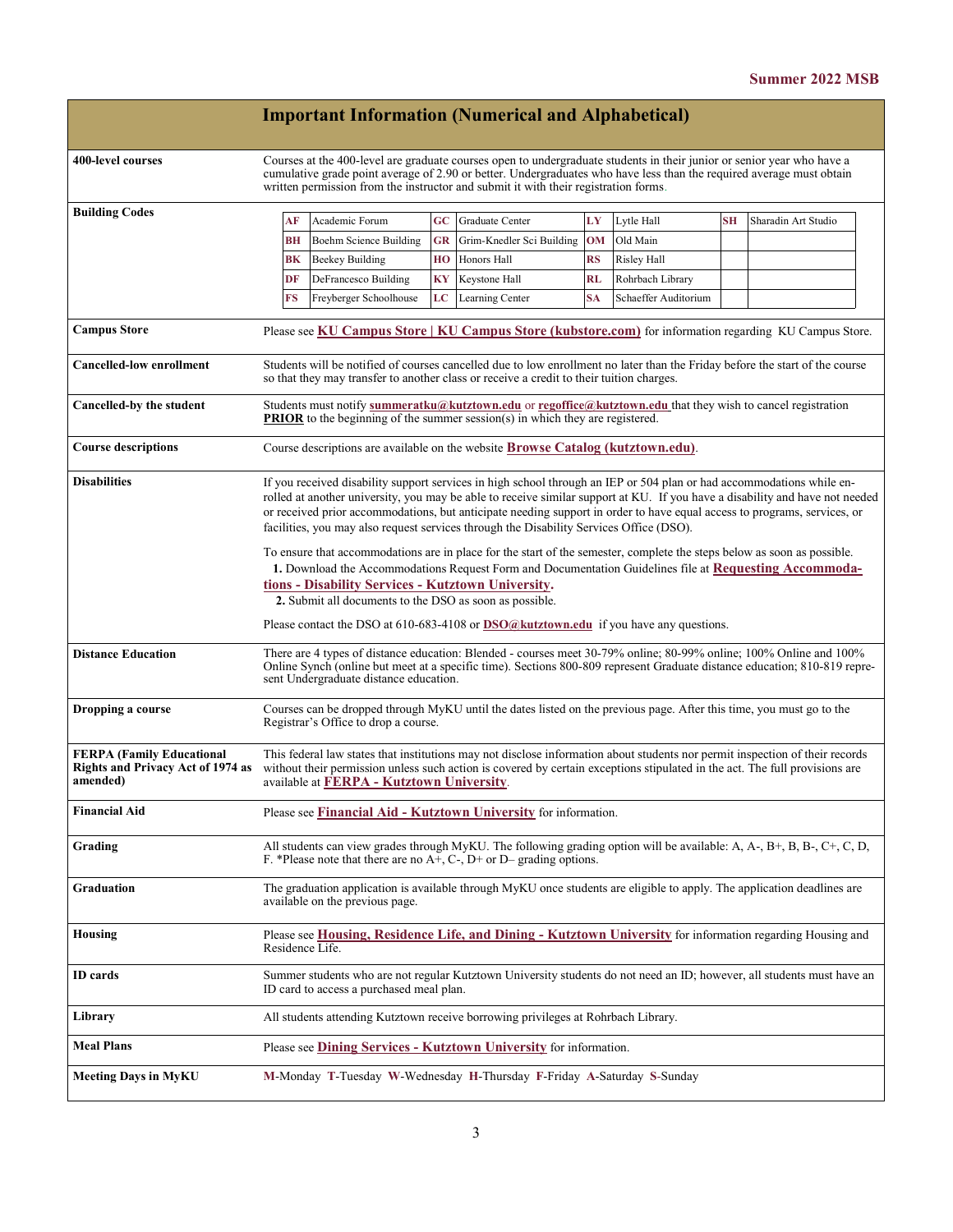|                                  | <b>Important Information (Numerical and Alphabetical)</b>                                                                                                                                                                                                                                                                                                                                                                                                                                                                                                                                                                                                                                                                                                                                                                         |
|----------------------------------|-----------------------------------------------------------------------------------------------------------------------------------------------------------------------------------------------------------------------------------------------------------------------------------------------------------------------------------------------------------------------------------------------------------------------------------------------------------------------------------------------------------------------------------------------------------------------------------------------------------------------------------------------------------------------------------------------------------------------------------------------------------------------------------------------------------------------------------|
| <b>Overload Approval</b>         | Neither Undergraduate nor Graduate students should attempt more than nine (9) semester hours of credit in either Summer I<br>or Summer II. A course load of more than 9 hours in either session requires the approval of the Department Chair for<br>Undergraduates and approval from the Graduate Dean for Graduate students.                                                                                                                                                                                                                                                                                                                                                                                                                                                                                                    |
| Parking                          | In summer, students do not need to register their cars on campus. See Public Safety website for restrictions.                                                                                                                                                                                                                                                                                                                                                                                                                                                                                                                                                                                                                                                                                                                     |
| Repeating a course               | Undergraduate students will be limited to a <i>maximum</i> total of $\sin(6)$ repeats. A single course can be repeated a <i>maximum</i> of<br><i>three (3)</i> times. Only the most recent grade will be calculated in the GPA and the total credits needed for graduation. The<br>course <i>must</i> be repeated at Kutztown. Students must obtain permission from the Dean of the student's major to take a course<br>beyond the maximum number of repeats for an individual course OR the overall maximum repeats.<br>Graduate and Post-Baccalaureate students can repeat a single course for graduate improvement only once. They will be lim-<br>ited to a maximum of two repeats across the program. The most recent grade (regardless of whether it is higher or lower)<br>will be the grade used for the GPA calculation. |
| <b>Transcript Requests</b>       | Official transcript requests can now be made online through MyKU or via PDF on the Registrar's Office webpage. Please<br>allow 2-3 business days after receipt for processing.                                                                                                                                                                                                                                                                                                                                                                                                                                                                                                                                                                                                                                                    |
| <b>Tuition and Fees</b>          | Please see Office of Student Accounts' website: Brief Billing Information - Kutztown University.<br>For information regarding due dates and Summer Session Payment Information click here: Tuition and Fees for Sum-<br>mer Sessions - Kutztown University.                                                                                                                                                                                                                                                                                                                                                                                                                                                                                                                                                                       |
| <b>Veterans</b>                  | Veterans eligible for educational benefits under the G.I. Bill should contact the certifying official Kate Peffley at 610-683-<br>4505 or Peffley@kutztown.edu                                                                                                                                                                                                                                                                                                                                                                                                                                                                                                                                                                                                                                                                    |
| <b>Withdrawal Process/Policy</b> | Withdrawal from a course through midnight of the second day of the session will not be recorded on the student's transcript.<br>The "W" periods are listed on the previous page. The official date of withdrawal is the date the Registrar receives Notifica-<br>tion in Writing with the student's original signature. See the detailed Withdrawal Policy page for the Refund/Reduction<br>charts. Please also see the Financial Aid website: Financial Aid - Kutztown University and Office of Student Accounts<br>website: Withdrawal - Kutztown University.                                                                                                                                                                                                                                                                   |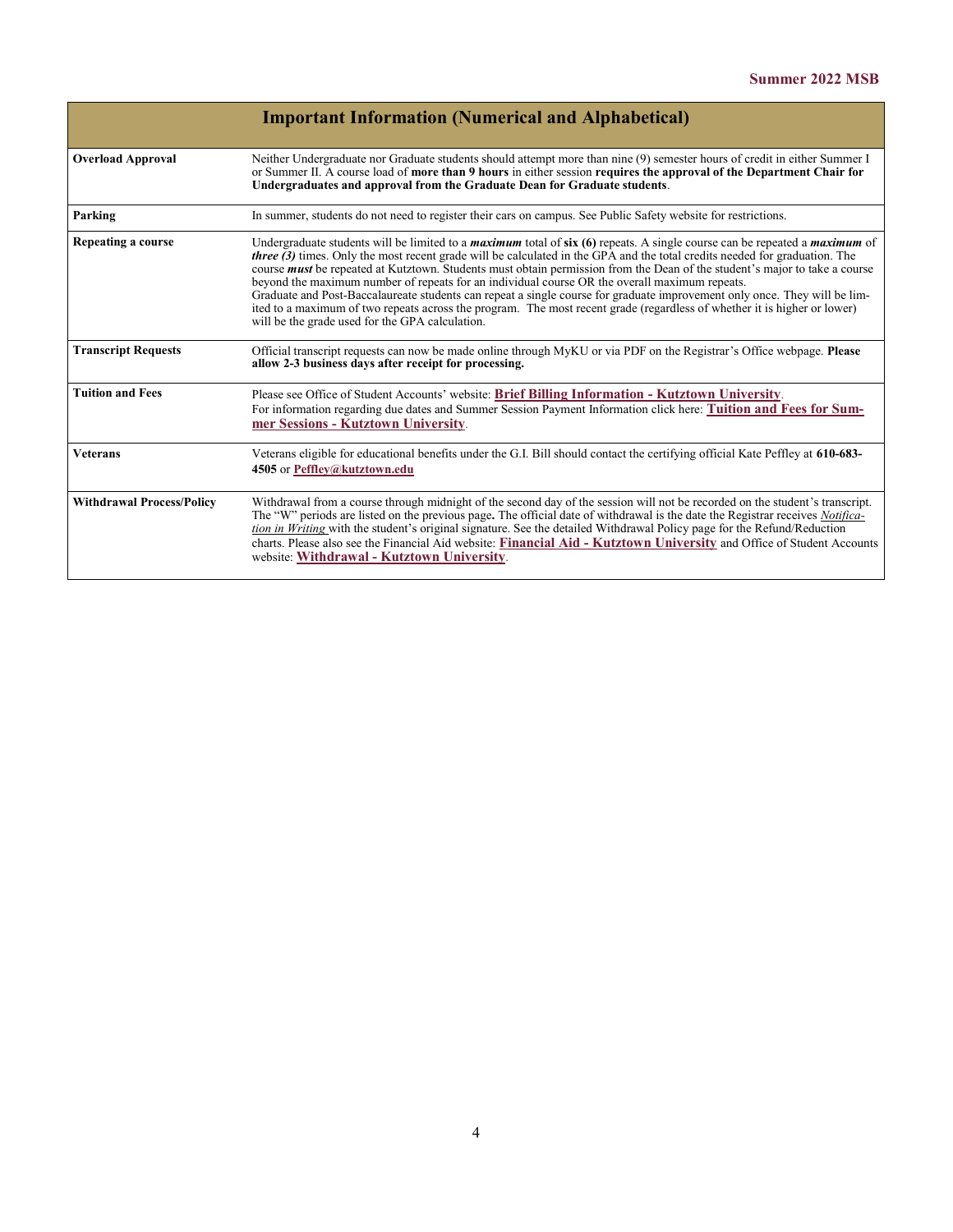#### **2022 Chincoteague Bay Field Station of the Marine Science Consortium**

Kutztown University is a member of the Chincoteague Bay Field Station of the Marine Science Consortium (CBFS) located in Wallops Island, VA. Through this affiliation we are able to offer three-week long, field-based summer courses for students at the field station in Wallops Island, VA. The CBSF facilities include state-of-the-art classrooms and laboratories, dormitories, and a cafeteria. The CBSF also operates a number of research vessels for use in teaching and research.

#### **Registration Procedures and Information**

Kutztown University students can register for the courses listed below through standard web registration or as indicated in the notes of the particular course for which you are trying to register.

There are also other college courses being offered at the CBFS for summer 2021. Students should check the CBFS website at **<http://www.cbfieldstation.org/summercollegecourses.html>** to find out more about these other courses and the registration procedures for the sponsoring universities.

Students planning on counting non-KU CBFS courses toward their major should consult with their faculty advisor regarding course selection and appropriate course registration procedures. Students will also need to file a **PASSHE Visiting Student**  form for these courses prior to the start of the course.

#### **Students must register both through the CBFS Website AND through the sponsoring university.**

#### **Fees**

All of the courses at the CBFS involve two fees, one is a basic fee of \$816 per course which covers housing, meals, and service operations for one three-week session in the traditional dorms or you can stay in the new college dorm facility for a fee of \$1,079. There is a \$100 course deposit required upon registration with the CBFS. For more information, please visit: **[http://www.cbfieldstation.org/register.html.](http://www.cbfieldstation.org/register.html)**

The other fee is for tuition, paid to the sponsoring university. Please see the Office of Student Accounts' website for information regarding per credit fee, instructional technology fee, instructional service fee, and any other applicable fees for both PA and non-PA students.

#### **Session IV: July 17th – August 5th, 2022**

Course Number Course Instructor MAR/BIO 340 Marine Mammals G. Silber **<http://www.cbfieldstation.org/marinemammals.html>**

**Session IV: July 17th – August 5th, 2022**

<u>Course Number</u> Course Course Course Instructor<br>
MAR/GEL 110 Intro to Oceanography A. Oakley Intro to Oceanography A. Oakley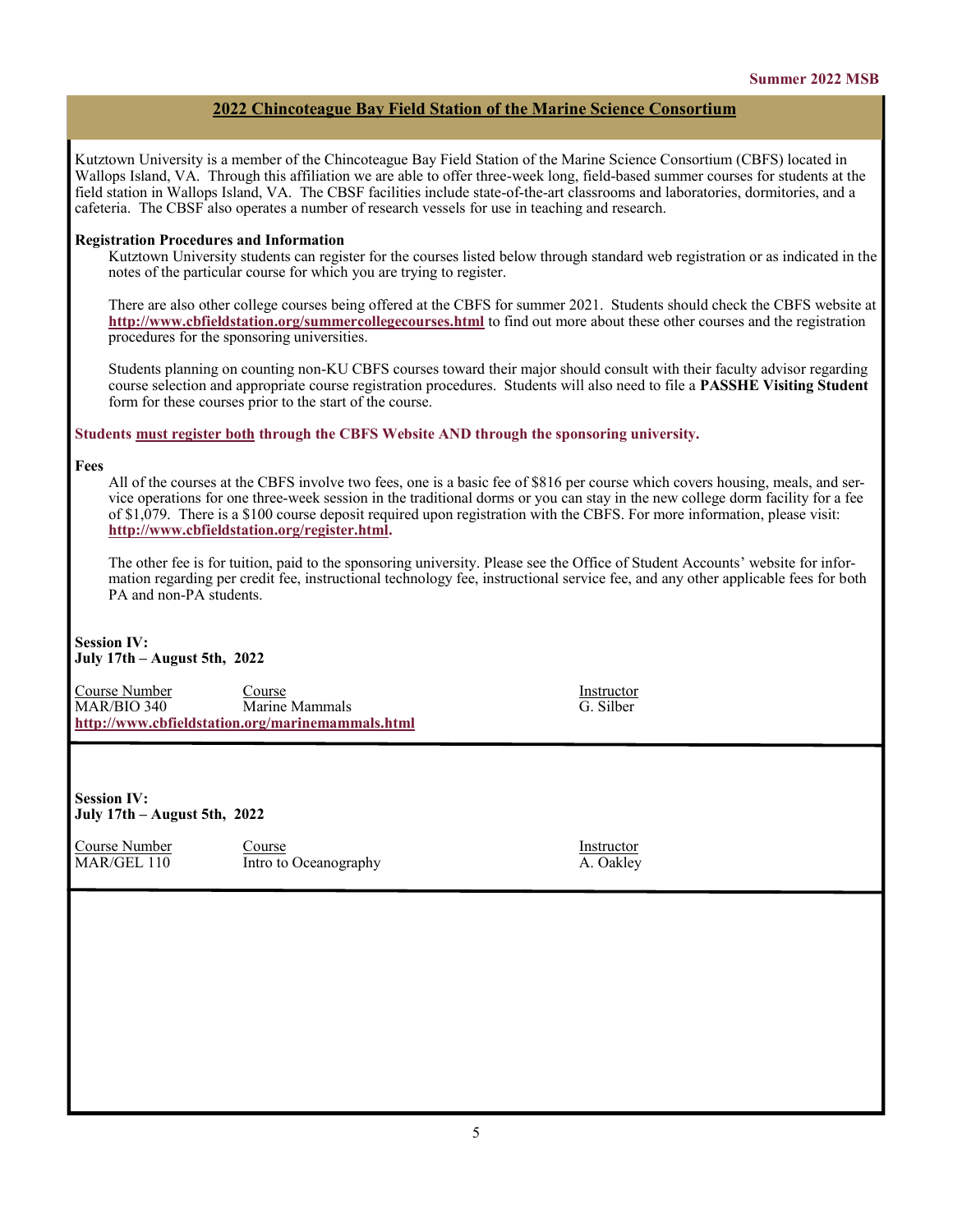#### **Art Education Study Institute for the Professional Development of Teachers**

The Summer Institutes for Art Educators are held in the summer months that correspond to Public School summer vacation schedules. The Institutes provide intensive one to two week instruction in art education and its related fields of study. Art Education and Visual Studies classes meet for one week, all studio courses run for two weeks. The Institutes connect students with community resources and visiting artist/scholars. The Institutes are designed to provide in-depth experiences that are unavailable through regular coursework.

Registration will begin **March 15, 2022** and will end one week prior to the start of the Institute. No refunds will be given after the start of class.

*Non-credit registrations are limited.*

Workshops are for ACT 48 hours only. Online courses are for 3 credits.

The following is a list of classes from the website. For more information and how to registrar, please see: **Summer Institutes for Art Educators - [Kutztown University Department of Art Education](https://www.kutztown.edu/academics/colleges-and-departments/visual-and-performing-arts/majors-minors-and-certificates/art-education/art-ed-summer-institutes.html) - Kutztown University**

**ARU 535 PLAY+Creativity=Artistic Inquiry Instructor: Amy Pfeiler-Wunder**

**June 28th - July 1st - face to face workshop June 21st - July 10th - online class**

**ARU 541 Write in the Middle of Art Instructor: Julia Hovanec**

**July 12th - July 15th - face to face workshop July 18th - August 11th - online class**

**ARU/CFT 542 Weaving for All Instructor: Elizabeth Quay**

 **July 18th - July 21st - face to face workshop July 22nd - August 5th - online class**

**ARU/CFT 546 Carved & Cast Instructor: Janna Gregonis**

**July 25th - July 28th - face to face workshop July 5th - 22nd - online class**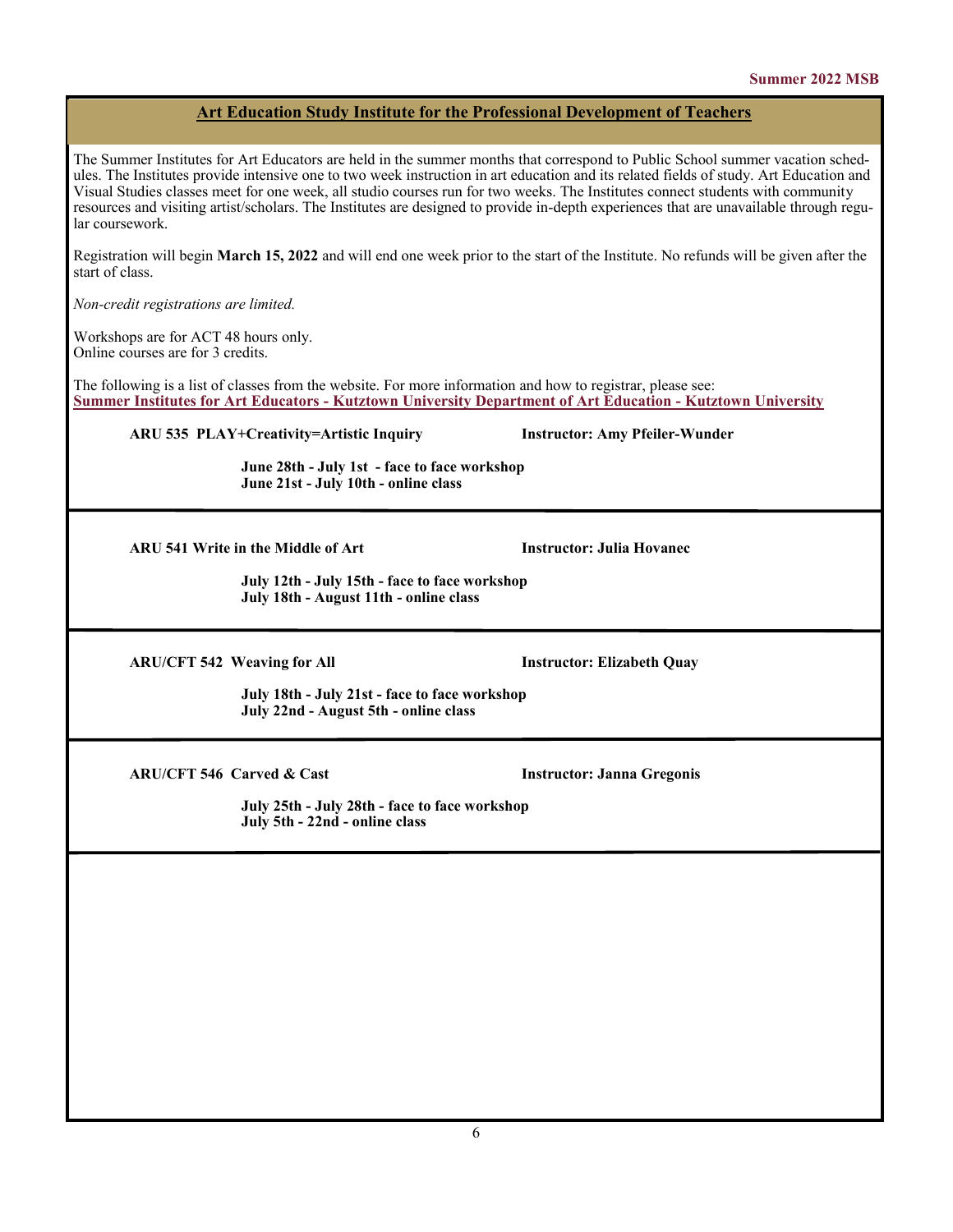### **London:** May 30th-June 30th, 2022 **SPT 220 –Introduction to International Sport** (3 credits) **Instructor: Kerri Cebula** For more information, please refer to website: **[Programs > Study Abroad Office \(terradotta.com\)](https://kutztown-sa.terradotta.com/index.cfm?FuseAction=Programs.ViewProgramAngular&id=45136)** or contact: **Professor Kerri Cebula** Associate Professor, Sport Management **[cebula@kutztown.edu](mailto:cebula@kutztown.edu) Ireland:** May 25th- June 25th, 2022 **ENG 146 -Ireland's Literary Landscape Instructor: Andrew Vogel HIS 206 -Religious Transitions in Early Christian Ireland Instructor: Eric Johnson PSY 115 -Self & Social Identities** For more information, please refer to website: **[Programs > Study Abroad Office \(terradotta.com\)](https://kutztown-sa.terradotta.com/index.cfm?FuseAction=Programs.ViewProgramAngular&id=33503) or contact: [kuirelandtrip@gmail.com](mailto:kuirelandtrip@gmail.com)** or **Dr. Andrew Vogel** or **Dr. Jason Lanter** or **Dr. Eric Johnson** Professor, Psychology Assoc Professor, Assoc Professor, Old Main 399 Lytle Hall 132A Old Main 399 Lytle Hall 141<br>
610-683-4354 610-683-4458 610-683-4391 610-683-4354 610-683-4458 610-683-4391 **[vogel@kutztown.edu](mailto:vogel@kutztown.edu) [lanter@kutztown.edu](mailto:lanter@kutztown.edu?subject=Study%20Abroad%20Program) [ejohnson@kutztown.edu](mailto:ejohnson@kutztown.edu?subject=Study%20Abroad%20Program) Germany & the Alps Summer Program:** May 19th –June 14th 2022 **GER 320 –German Short Story Instructor: Gregory Hanson PSY 255 –Environmental Psychology Instructor: Derek Mace COM 315 –International Communications** For more information, please refer to website: **[Programs > Study Abroad Office \(terradotta.com\)](https://kutztown-sa.terradotta.com/index.cfm?FuseAction=Programs.ViewProgramAngular&id=32665)** or contact: **Dr. Gregory Hanson** Assoc Professor, Modern Lang Old Main 232 484-646-4278 **[hanson@kutztown.edu](mailto:hanson@kutztown.edu) Summer Study Abroad**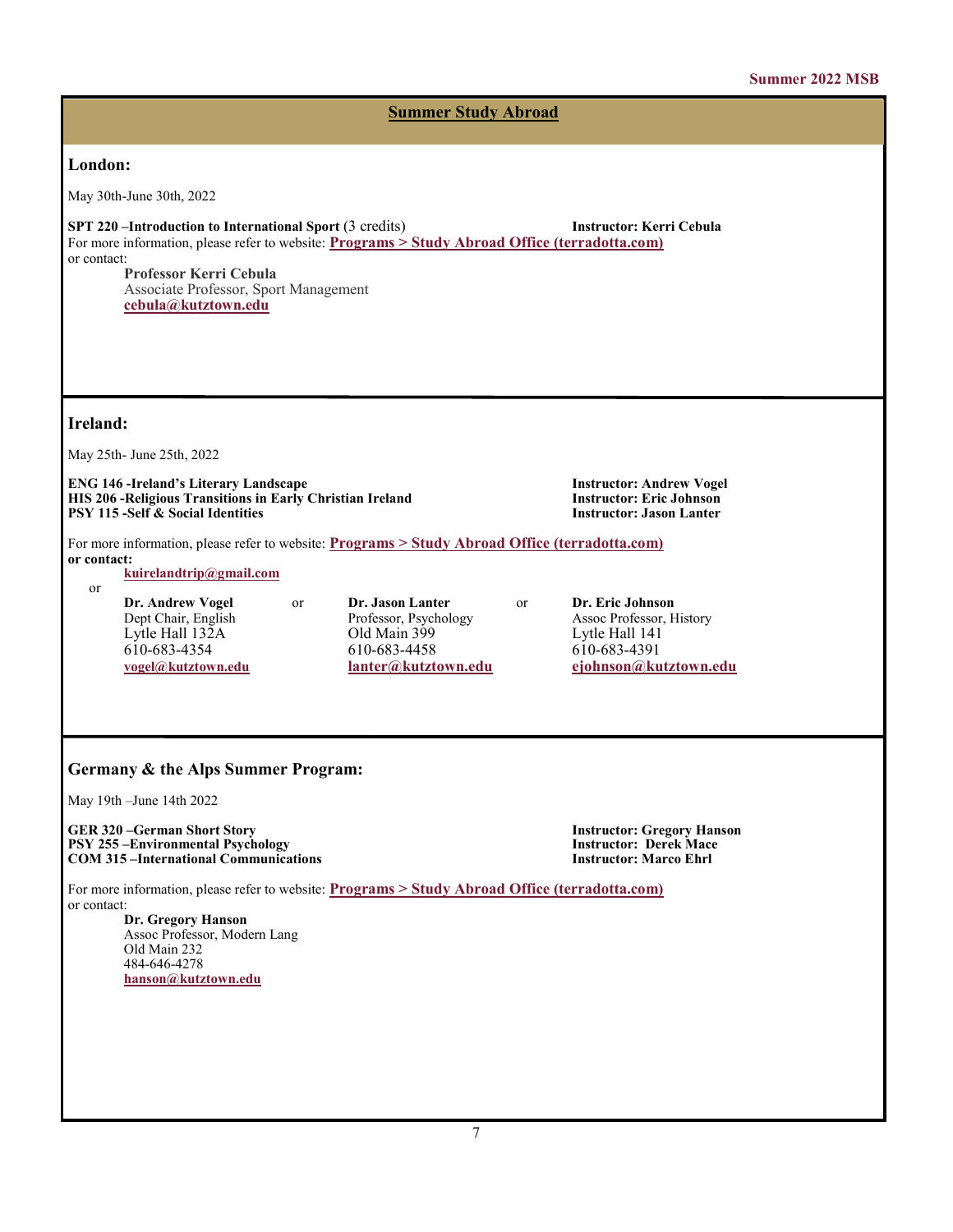#### **Summer 2022 MSB**

**Summer Study Abroad**

#### **Italy:**

July 11th– July 26th, 2022

**FAR/CDE 307 –The Visual Journal: Drawing & Designing Abroad** (3 credits) **Instructor: Michael Covello ARH 345–Cross Currents in Italian Art (3 credits)** 

For more information, please refer to website: **[Programs > Study Abroad Office \(terradotta.com\)](https://kutztown-sa.terradotta.com/index.cfm?FuseAction=Programs.ViewProgramAngular&id=37199)** or contact:

**Michael Covello Pierette Kulpa**<br> **Assistant Professor, Art Assistant Profes**  $covello@kutztown.edu$ 

Assistant Professor, Art Assistant Professor, Art History Sharadin Art Studio 303<br>kulpa@kutztown.edu

#### **England:**

July 17th-Aug 7th, 2022

**HIS 145 –Search for Social Justice** (3 credits) **Instructor: Maria Sanelli**<br> **PSY 290– Culture & Personality** (3 credits) **Instructor: James Jackson PSY 290– Culture & Personality (3 credits)** 

For more information, please refer to website: **[Programs > Study Abroad Office \(terradotta.com\)](https://kutztown-sa.terradotta.com/index.cfm?FuseAction=Programs.ViewProgramAngular&id=37107)** or contact:

**Dr. Maria Sanelli** Program Coordinator/Instructor **[msanelli@kutztown.edu](mailto:msanelli@kutztown.edu)** 610-683-4448 (FDI Office)